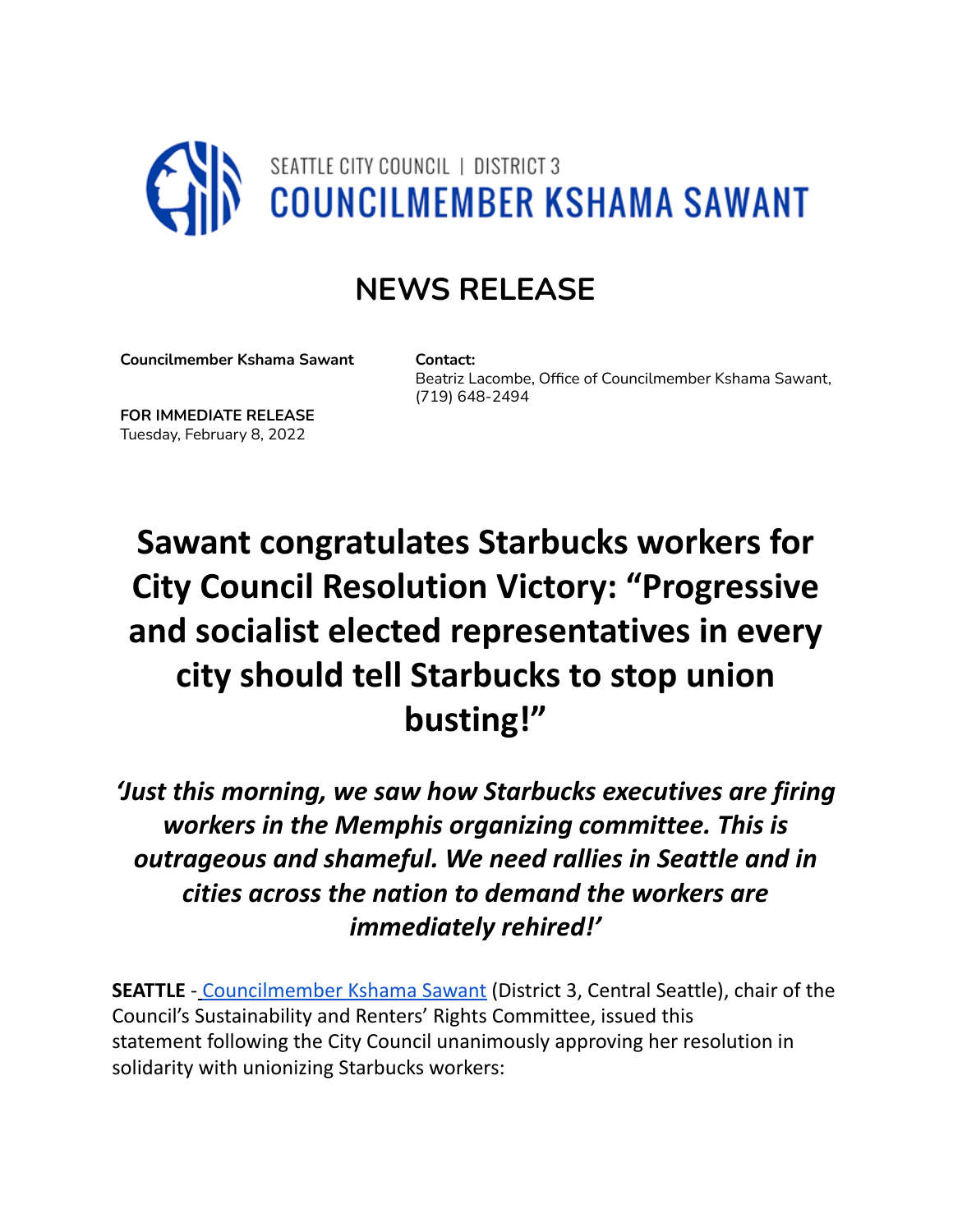"Today's YES vote by the City Council on this resolution from my office makes Seattle the first city to demand that Starbucks corporate executives and billionaires stop their shameful union busting, intimidation, and firings of courageous workers, and accept majority union votes at their stores. Progressive and socialist elected representatives in every city should tell Starbucks to stop union busting!

"As a rank-and-file member of the American Federation of Teachers Local 1789, I thank my labor siblings in **the Martin Luther King, Jr. County Labor [Council](https://sawant.seattle.gov/mlk-labor-endorsement-of-starbucks-resolution/) for their full support of this resolution from my office**.

"**Sam Sumpter, President of UAW 4121,** shared this statement from the union in support of Starbucks workers and today's resolution:

*We stand in solidarity with all Starbucks workers who are fighting to unionize and have a fair say in their working conditions. Starbucks executives could accept the democratic voice of workers, but instead they are engaging in disgusting union-busting tactics. Now more than ever, it's critical for union members across the country to come together in solidarity with Starbucks workers, and build the kind of collective power needed to win this historic fight.*

"This resolution comes at a critical moment for unionizing Starbucks workers, as **Sydney Durkin, a Seattle Starbucks worker at the Broadway and Denny store**, explained this morning:

*We are dealing with meetings and intimidation; I personally have received a final written warning for union activity, and they will continue to escalate. [Starbucks] is trying to push the envelope of what they can get away with in their union busting, and they will continue to do this unless there is intense public outcry. We thank Kshama Sawant for introducing this resolution, and today we urge all Councilmembers to vote yes on it… The more solidarity we have, the more community support we have, the better fighting chance we have in this fight against those who seek to destroy what we are fighting for.*

"On January 25th, my office held a press conference outside of Starbucks' headquarters alongside unionizing Seattle Starbucks workers, as well as workers from the first unionized Starbucks stores in Buffalo, New York. We were joined by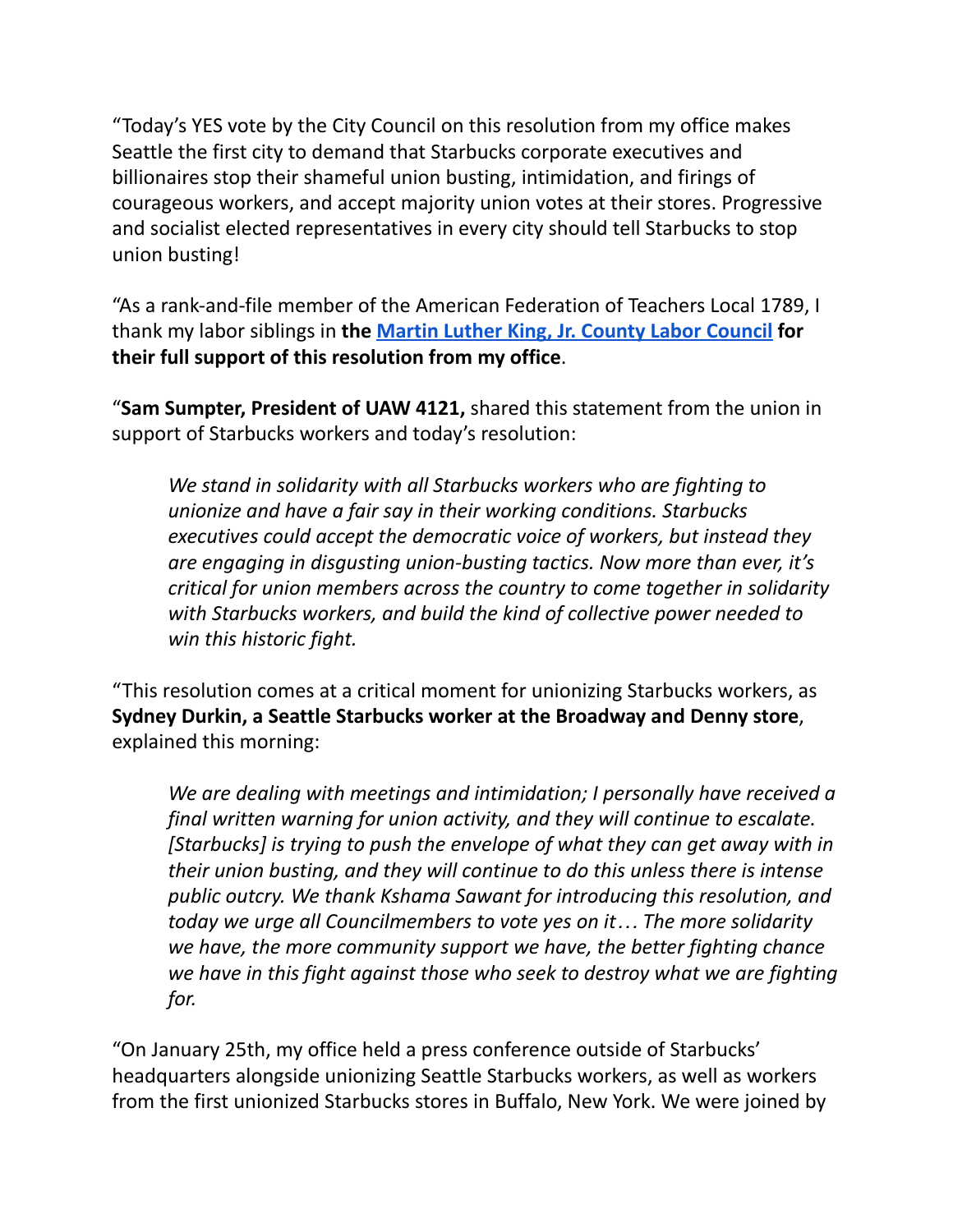**PROTEC17, UAW 4121, WFSE 1488, CWA 7800, the Bookworkers Union, and Socialist Alternative**.

"**Gianna Reeve, one of the Buffalo Starbucks workers**, spoke to the necessity of this resolution and nation-wide solidarity effort:

*"We need to stand together. We cannot do this divided… We need to be here to demand this resolution. [Starbucks] will do exactly what they did in Buffalo, where they are closing stores, threatening partner benefits — they will do this anywhere. They take pride in Seattle being their hometown, but they will absolutely rake their partners through the mud unless we tell them NO. So let's do it. We cannot stand for this anymore."*

"**Unlike December's scandalous unanimous vote by the City Council Democrats**, through which they attempted to end the  $$4/hour hazard$  $$4/hour hazard$  pay for our grocery [workers](https://mailchi.mp/seattle/tell-city-council-dont-you-dare-cut-grocery-worker-hazard-pay), the fact that 5 Democrats voted YES today shows the pressure that be put on the political establishment by working-class courage and organization.

"We will need this kind of pressure, but a thousand-fold, if we are to defeat the vicious union-busting attempts by Starbucks. On Feb. 1, my office held a tri-city press [conference](https://fb.watch/b2C19b5yBH/) alongside Starbucks workers, Chicago Alderman Byron Sigcho-Lopez, who has brought a similar resolution to the Chicago City Council, and Minneapolis City Councilmember Robin Wonsley Worlobah, who has announced plans for a resolution. We look forward to seeing these resolutions pass in Chicago and Minneapolis, and we urge all DSA and progressive elected representatives across the country to join us by bringing forward resolutions in solidarity with Starbucks workers in their cities.

"Starbucks workers have already demonstrated the value of having a union and a fighting approach around concrete demands. Soon after winning their union, the Buffalo workers went on a five-day strike and forced the company to concede on a major demand — to give workers paid time for quarantine and self-isolation if they test positive for COVID.

"**As the Memphis workers wrote in a [public](https://twitter.com/MRWU901/status/1483309447967649794) letter to Starbucks CEO Kevin Johnson**: